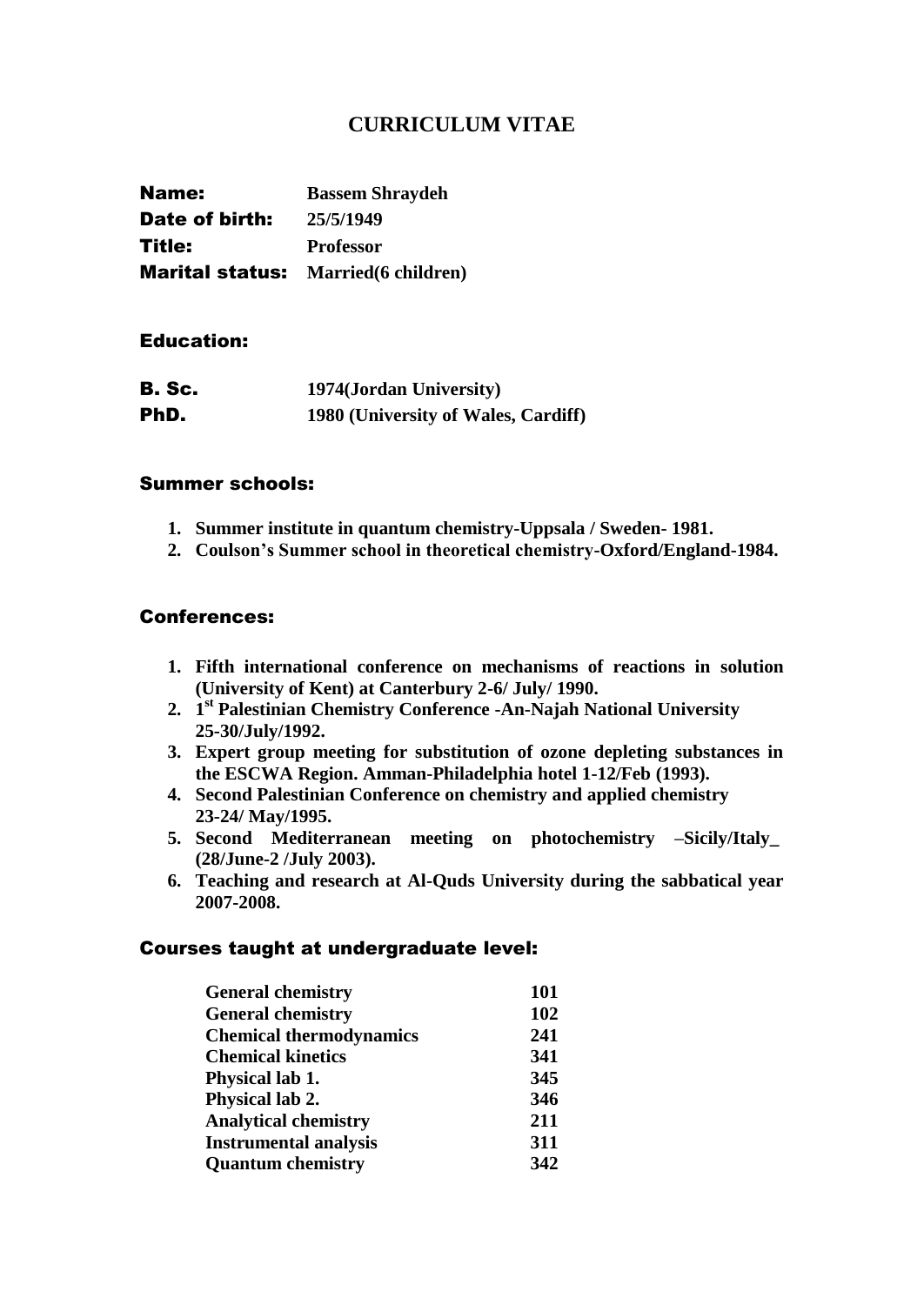**Special topics in physical chemistry 481**

## Courses taught at postgraduate level:

| M.Sc.                             |     |
|-----------------------------------|-----|
| <b>Quantum chemistry</b>          | 541 |
| <b>Statistical thermodynamics</b> | 542 |
| Ph.D.                             |     |
| <b>Molecular spectroscopy</b>     | 641 |

## Evaluation forms:

**Got distinguished teaching experience as evidenced from excellence in yearly evaluation forms and letters of gratitude from the president of the University.**

## M.Sc. thesis supervised

- **1. Kinetics and mechanism of oxidation of phenols by Fe+3 in the presence of ferrozine 1995.**
- **2. Solvent effects on the solvatochromism of ferrocyphen complex and on the kinetics of aquation of tris ferrozine iron (II) complex 1996.**
- **3. Kinetics and mechanism of abstraction of cyanide from hexacyanoferrate (II) by mercury (II) in the presence of ferrozine and Par. (1997).**
- **4. Solvent effects,solvatochromism and Marcus theory application for the solvatochromism of iron (II) diimine cyanide complexes. Effect of temperature on the aquation of tris ferrozine iron (II) complex (1997).**
- **5. Kinetics and mechanism of oxidation of cysteine by complexation processes using iron (III) and nitrogen chelate organic ligands DPKTH and ferrozine (1998).**
- **6. Kinetics and Mechanism of oxidation of new coccine by V (v) in the presence of oxalic acid (1999).**
- **7. Solvatochromism of ferrocyphen in various aqueous organic and organic- organic mixtures. Aquation kinetics of the tris ferrozine complex of iron (II) in PEG (300) and tertiary butanol (1999).**
- **8. Kinetics, Mechanism and analytical application of cyanide abstraction from hexacyano ferrate (II) by mercury (II) in the presence of Feren S.**
- **9. Kinetics and Mechanisms of aquation reaction of tris (Ferene) iron (II) complex. Analytical applications in kinetic determinations 2001.**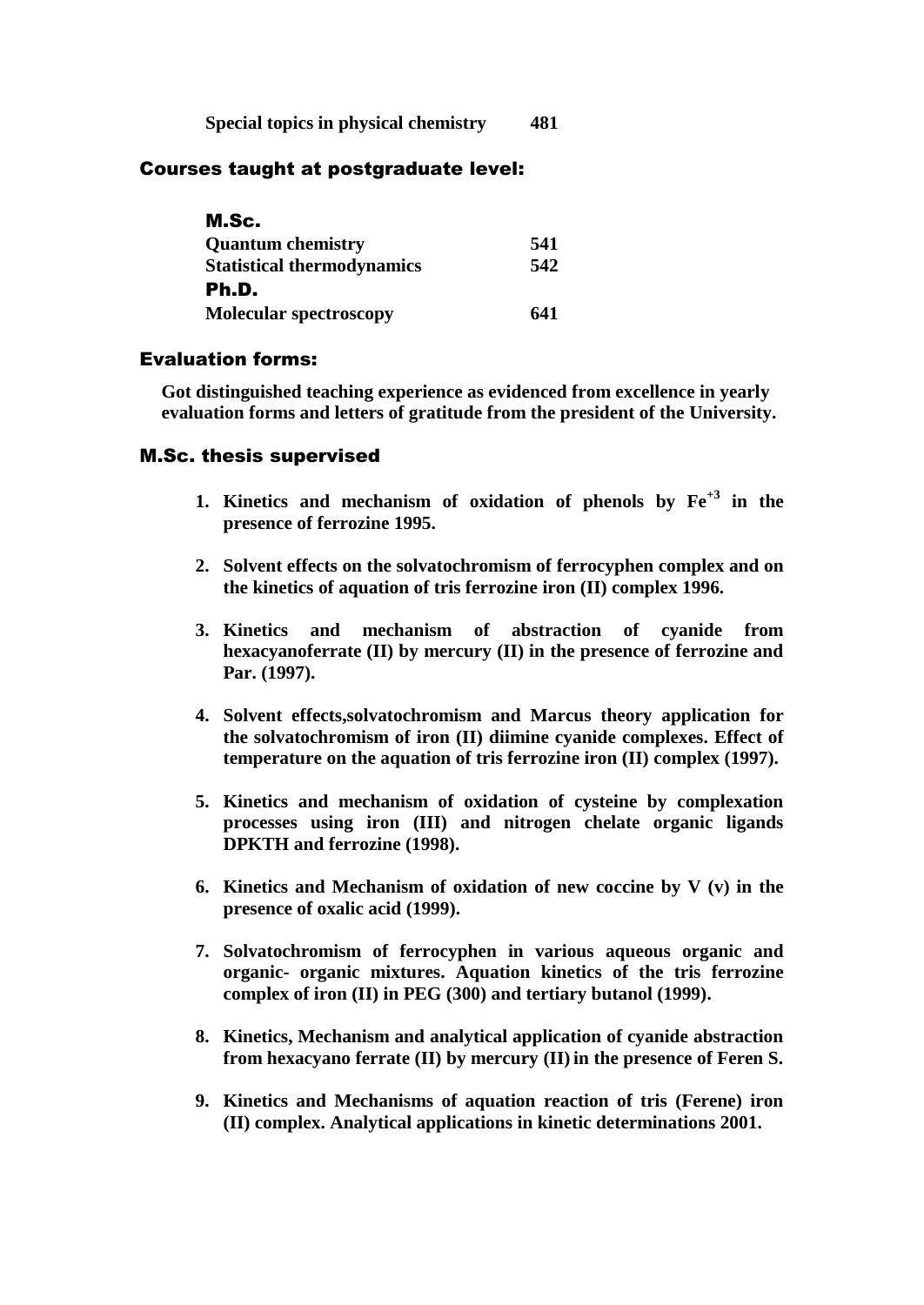**10. Kinetic studies of the hydrolysis of furfurylidenefuroyl hydrazones derivatives.Soltvatochromism and fluorimetric determination of iron(III)**

#### Administrative experience:

**Head of the Chemistry Department (1994-1996).**

#### Awards:

**Hisham Hijjawi award for applied Sciences. Agriculture and water analysis (1998).**

**Referee in Journals and promotion degrees in Universities. Referee for Al-Najah award 2007.**

#### Membership:

**A distinguished member of the Arab Healthy Water Organization –AHWA.**

## Research interests:

- **1. Solution Kinetics of Oxidation.**
- **2. Solvation and solvachromism.**
- **3. Landolt systems- Kinetic determinations.**
- **4. Spectrophotometric determination of elements and compounds.**

#### List of Publications:

- **1. The thermal decomposition of fluorinated esters.Int.J.Chem.Kin.**13**, 463 (1981).**
- **2. The thermal decomposition of fluorinated esters II the effect of substitution. Int.J.Chem.Kin.**14**, 291, (1982).**
- **3.** The thermal decomposition of fluorinated esters III esters without  $\beta$ **Hydrogen atoms Int.J.Chem.Kin.**14**, 739, (1982).**
- **4. Sensitive spectrophotometric determination of Bismuth (III) with 2- (5\_bromo-2 pyridylazo)-5-diethylaminophenol Microchem.J.**32**, 83, (1995).**
- **5. Spectrophotometric determination of Cadmium (II) with 2-(5-bromo-2 pyridylazo)-5-diethylaminophenol Microchem.J.**34**, 251, (1986).**
- **6. Selective spectrophotometric determination of Palladium (II) with 2- (5\_bromo-2 pyridylazo)-5-diethylaminophenol Anal.Lett** 19 (1&2)**99, (1986).**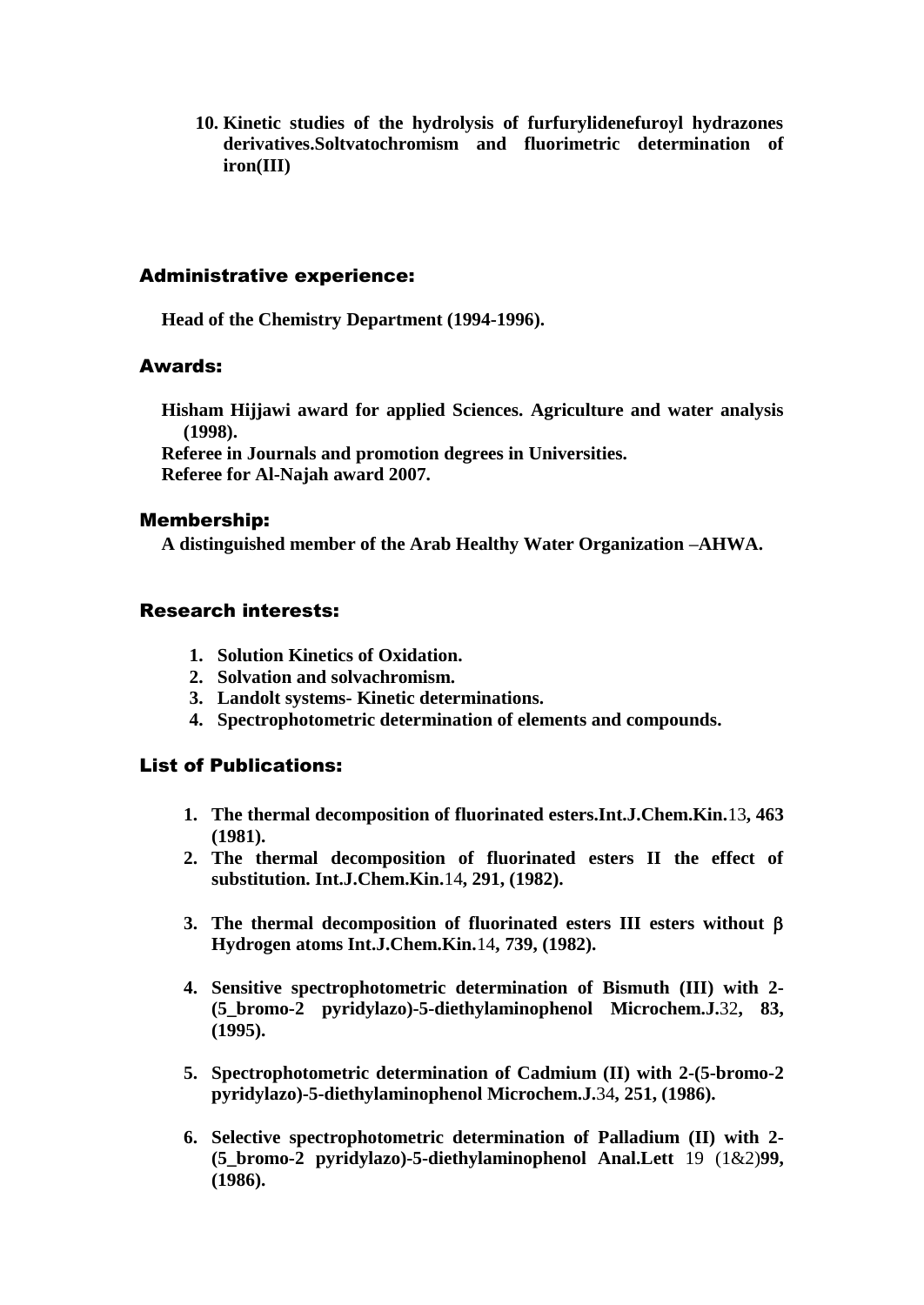- **7. Spectrophotometric determination of trace amounts of Mercury with 3- (2- tryazolylazo)-2.6 diamino-Pyridine and gelatin Spec.Lett.**19 (8)**, 929(1986).**
- **8. The mass spectra and disproportionation studies of a nitrogen compound of Mercury (1) with 1.10.phenanthroline.Spec. Lett.**  (721)(7)**.509. (1988).**
- **9. Laboratory experiments in physical chemistry (documentation manuscripts and publishing center).An-Najah National University-Nablus (1984) refereed by Dr. Peter Arkins (Oxford Press).**
- **10. Kinetics study of the complexation of palladium (II) with 2-(5\_bromo-2 pyridylazo-5-diethylaminophenol. An-Najah J.Res.Sect.II.1** (4)**.12. (1987).**
- **11. Kinetics and mechanism of the hydrolysis of benzyledene benzoy1 hydrazone.An-Najah J.Res.Sec (II)** 1 (6) **34. (1990).**
- **12. Kinetics studies of peroxoanion bleaching of model stains. (Poster presentation) 5th international conference on the mechanisms of reaction in solution. University of Kent.Canterbury.U.K.2-6/July (1990).**
- **13. Spectrophotometric determination of trace amounts of cobalt and copper with 3-(2-thiazolyazo-) -2.6-diaminopyridine.Spect.Lett.**25, (7)**.1049, (112).**
- **14. Reactions of tris-diimine and diimine-cyanide complexes of iron (II) with peroxoanions in solution Polyhedron N.** (16)**.2015. (1992).**
- **15. Kinetics and mechanism of oxidation of bromide ions by sodium perborate by transforming to a Landolt process.React.Kinet.Catal.Lett.** 48 (1)**43, (1992).**
- **16. Effect of Molybdenum Catalysis on the perborate-bromide reaction Kinetics and Mechanism and some theoretical considerations. React.Kinet.Catal.Lett.**48 (1)**49, (1992).**
- **17. Catalytic determination of Molybdenum by means of the sodium perborate bromide ascorbic acid Landolt reaction using potentiometric measurements.Anal.Lett.**25 (26)**, 1111, (1992).**
- **18. Transfer Chemical Potentials for the sulfate and tetra-cyano 2, 2 biyridyl ferrate (II) anions for acetonitrile-Water mixtures.J.Chem.Res (S) 288, (1992).**
- **19. Iron-diimine-cyanide complexes as probes for aqueous micellar systems J.Chem.Soc.Farad.Trans.**89**, 531(1993).**